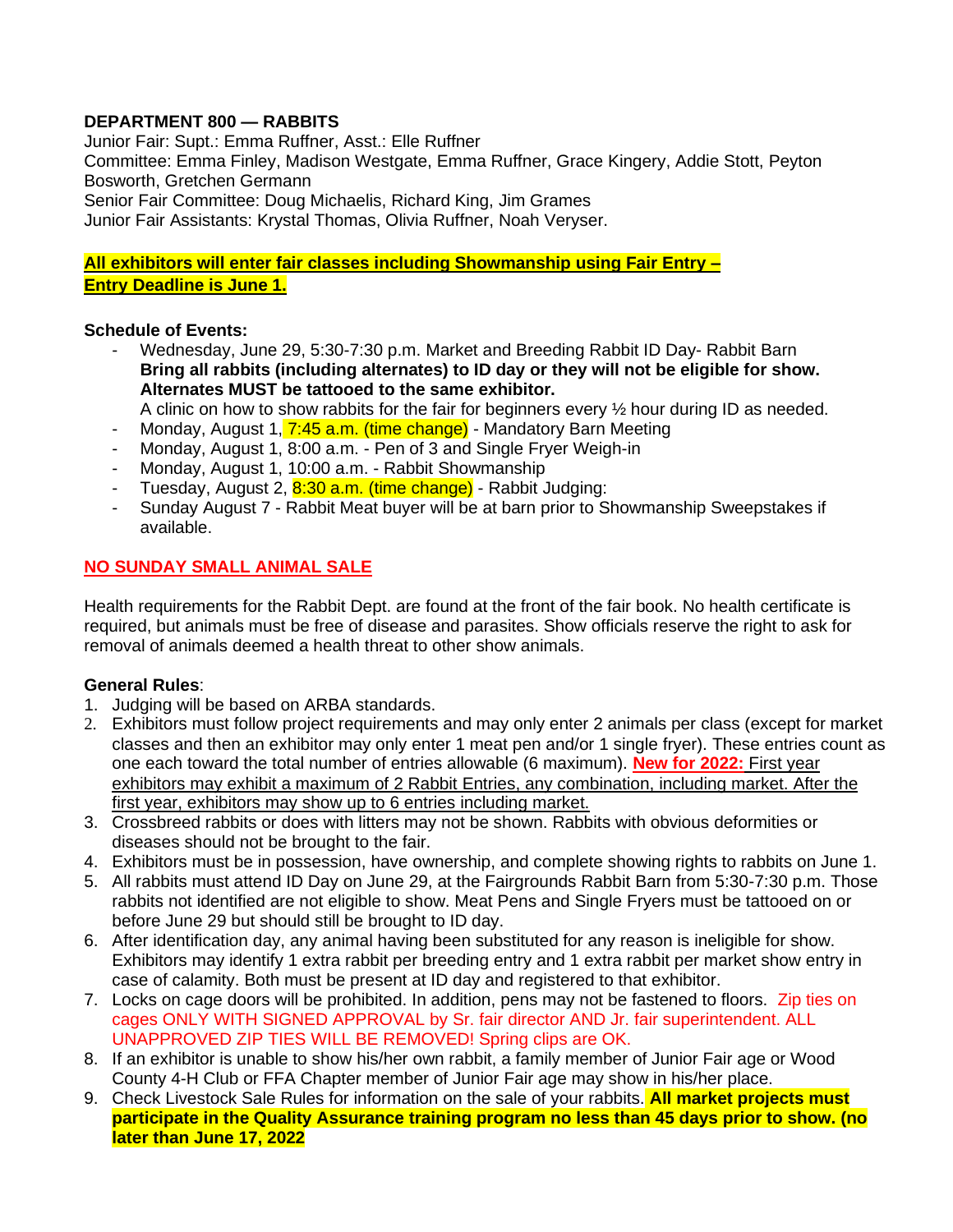- 10. Grand and Reserve Champion Pen of 3 Meat Rabbits and Single Fryers must sell in the Junior Fair Sale.
- 11. All exhibitors must participate in the interview judging activity in July to receive their Grade to be eligible for Championship Competition**. Please do not take your rabbit to interview judging.**
- 12. Tattoos will be checked by Jr. Fair Officials on the first day of the fair and prior to placing rabbits on the table. Rabbits with no tattoo or improper tattoos will be ineligible for placing. **All rabbits must have a tattoo in the left ear and must be tattooed prior to the fair.**
- 13. Care of Rabbits: All members are responsible for the feeding, watering (water bottles only, no bowls) and bedding of their rabbits. Failure to do so will result in the following:
	- A) First Warning
	- B) Second Warning Loss of Premium

C) Third Warning -Removal from the grounds, forfeiture of awards & loss of show privileges for following year.

- 14. Barn map will be enforced. No cages are moved unless approved by the superintendent. \*If you wish to build wire cage floors for pens at the fair, the cage dimensions are: Medium cage  $-21$ " x 21" Large cage  $-22$ " x 25". Make floor 1" smaller than cage. **Check the cage size 1 week before the fair! Cage dimensions change from year to year!**
- 15. All exhibitors taking meat rabbits (either pen of 3 or single fryers) must have attended a quality assurance meeting and turned in a DUNF form. These rabbits may be subject to drug testing. Grand & Reserve Champions may be terminal following the sale.
- 16. All exhibitors must follow the Wood County Junior Fair Dress Code during all judging events and shows.
- 17. Refer to the Grand Champion Project section of the fair book on how the Grand Champion Project Rabbit will be selected.
- 18. Pens MUST be cleaned out when rabbits are removed from the grounds at end of the week—Monday August  $8<sup>th</sup>$  by 5:00 pm

# **Maximum Number of Rabbits You are Eligible to Show**

**\* 1st year in rabbit project- 2 entries, any combination (single fryer and breeding rabbit or 2 breeding rabbits, or meat pen and single fryer) (may be in the same class except market pens.) \* 2nd year and beyond- 6 total entries.**

- **- 6 breeding rabbits and no market rabbits**
- **- 4 breeding rabbits and 1 meat pen or 1 single fryer**
- **- 4 breeding rabbits and 1 meat pen and 1 single fryer**

# **Pen of Three Meat Rabbits**:

- a.) Must not be over 11 weeks of age.
- b.) Must weigh 3.25 to 5.5 lbs. each
- c.) 3 animals identical in size, appearance, age and breed
- d.) Counts as one of your entries toward overall number

# **Single Fryer Class:**

- a.) 3.25 to 5.5 lbs. Not over 11 weeks
- b.) May not be part of an eligible pen of 3 project.
- c.) May not be one of your breeding project rabbits.
- d.) Counts as one of your entries toward overall number